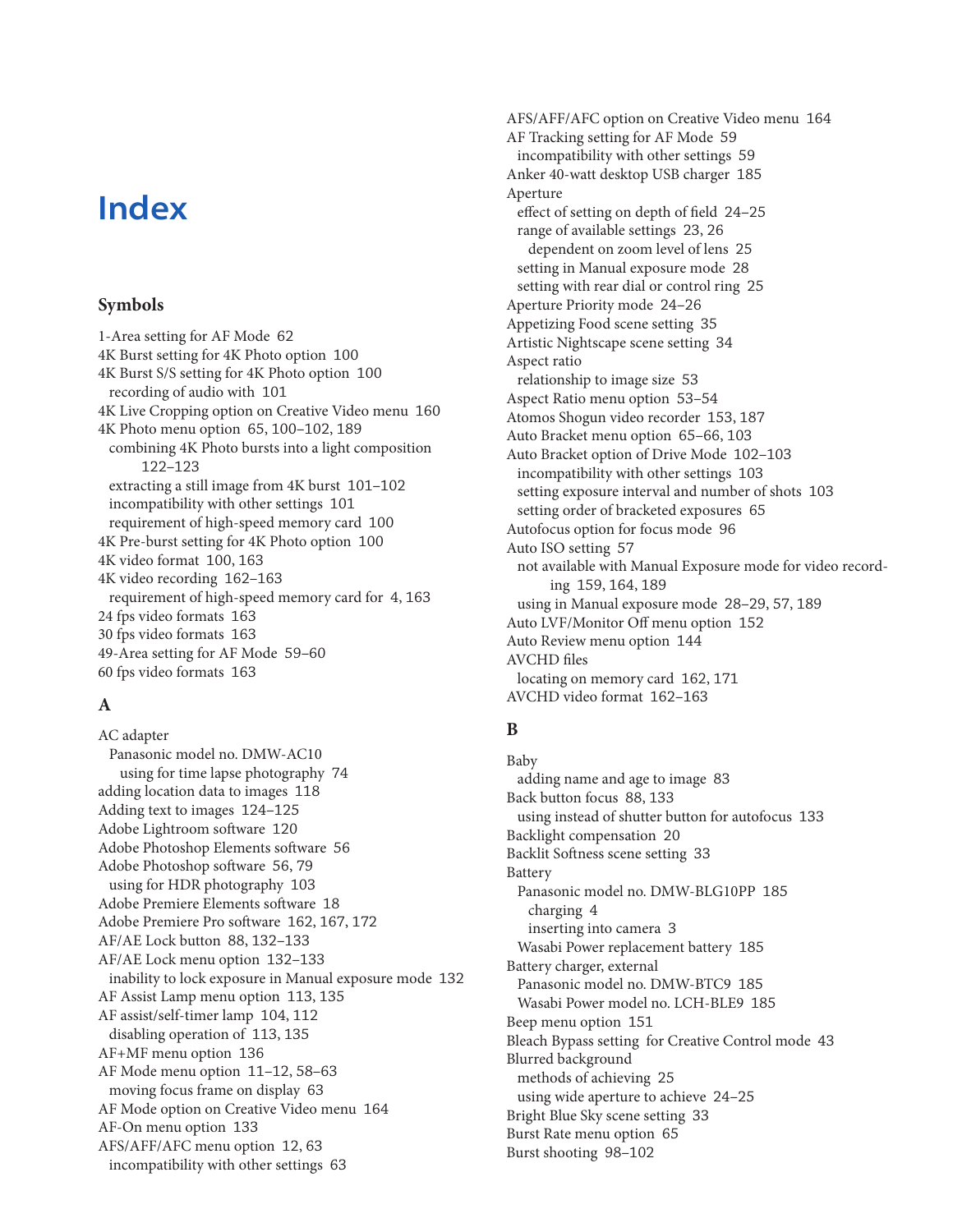factors affecting speed of 99 general procedure 14 H option 99 incompatibility with other settings 100 L option 99 M option 99 selecting speed of 98–99 SH option 98–99 playback 98–99

#### **C**

Calendar screen in playback mode 16, 114, 118 Cases Lowepro Inverse 100 AW 184 Lowepro Rezo 110 AW 184 Categories for playback 117 Charging/Wi-Fi lamp 7, 173 Clean HDMI signal output 153 Clear in Backlight scene setting 33 Clear Night Portrait scene setting 35 Clear Nightscape scene setting 34 Clear Portrait scene setting 32 Clear Retouch menu option 123–124, 190 Clear Sports Shot scene setting 36 Clock Set menu option 149–150 Color Space menu option 81 incompatibility with other settings 81 Color temperature using to set white balance 93–94 Color tone adjusting in Intelligent Auto Plus mode 22 Color tone adjustment for Monochrome Photo Style 50 Constant Preview menu option 28, 109, 141–142 Continuous AF option on Creative Video menu 164 Continuous autofocus setting 63 Contrast adjusting 49 Control ring 112–113 assigning a function to 112, 146 default functions of 112 possible assignments for 112 Controls on back of camera 6–7, 87–112 Controls on top of camera 6, 85–87 Cool Night Sky scene setting 34 Creative Control mode 36–46 incompatibility of other settings with 38 making adjustments to settings 38–39 selecting setting 37 using with Raw setting for Quality 38 Creative Video menu 160–164 relationship to Recording menu 160 Creative Video mode 158–159 Cropping menu option 127–128, 190 Cross Process setting for Creative Control mode 42 Cursor Button Lock option for function button 109–110 Custom menu 131–149

Custom mode 46, 131–132 Custom Multi setting of AF Mode 60–62, 189 Custom Set Memory menu option 46, 131–132 Cute Dessert scene setting 36

#### **D**

Date and time displaying on screen 90 setting 8, 149–150 Daylight Saving Time setting for 150 Defocus control option 21, 92 using in Creative Control mode 39 using to blur background 13 Deleting images 105–106, 118 Deleting portions of images with Clear Retouch option 123–124 Demo Mode menu option 156 Depth of field relationship to aperture setting 24–25 Dial Guide menu option 142 Diffraction Compensation menu option 80 incompatibility with other settings 80 Diffraction Compensation option on Creative Video menu 165 Digital Zoom menu option 81 incompatibility with other settings 81 Digital Zoom option on Creative Video menu 165 Diopter adjustment wheel 88 Direct Focus Area menu option 59, 63, 135–136 Direction buttons 90–104 Display button 88–90 using to navigate quickly through menus 48, 90, 189 Display screens playback mode 89–90 recording mode 88–89 Distinct Scenery scene setting 33 Down button functions of 97–104 Drive Mode options 97–104 turning off burst shooting and other settings 14, 97 using in Intelligent Auto mode 13, 21 Dynamic Monochrome setting for Creative Control mode 41

#### **E**

Economy menu option 152 Electronic shutter advantages of 75 Enlarging image in playback mode 17, 114, 118 Exposure compensation 91 adjusting in Creative Control mode 39 adjusting in Intelligent Auto Plus mode 15, 22 and video recording 159 retaining value after camera powered off 155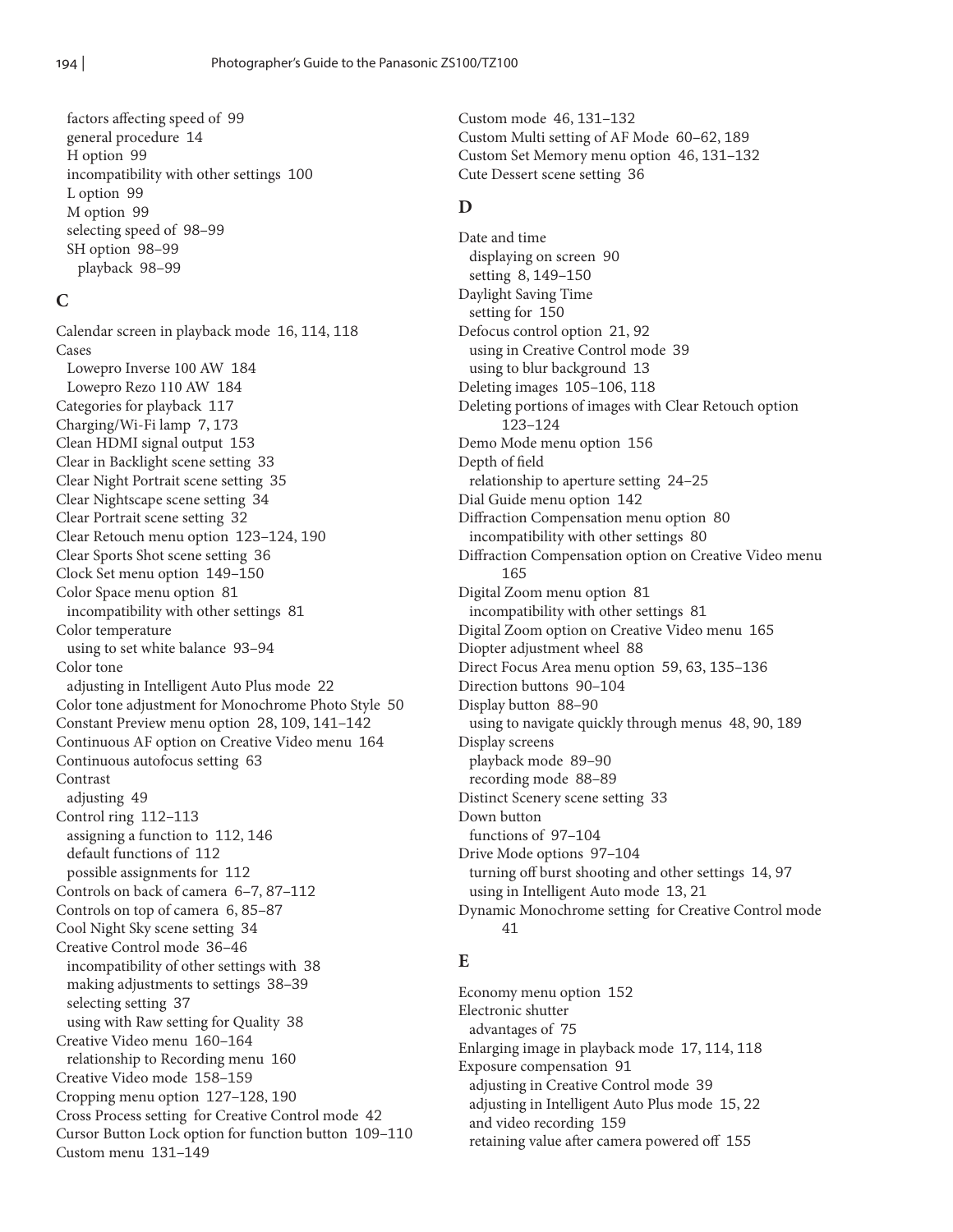Exposure Compensation Reset menu option 155 Exposure Meter menu option 25, 142 Exposure Mode menu option for Creative Video mode 158–159, 164 Expressive setting for Creative Control mode 39 Extended ISO menu option 80 Extended Optical Zoom 54–55 incompatibility with other settings 54 relationship to Picture Size setting 54 External audio recorders Shure VP83 187–188 Tascam DR-40 187–188 Tascam DR-100MkII 187–188 using for video recording 167 Zoom H1 187 Zoom H6 187–188 External flash units LumoPro LP180 187–188 using with ZS100 camera 186 Yongnuo YN-560 III 187 Eye sensor 87–88 setting sensitivity of 147 Eye Sensor AF menu option 134 Eye Sensor menu option 147

#### **F**

Face/Eye Detection setting for AF Mode 11, 58–59 changing face camera focuses on 59 Face Recognition Edit menu option 130 Face Recognition menu option 82–83 Fantasy setting for Creative Control mode 45 Favorite menu option 128–129 Fill-flash setting 76 Filter effect adjustment for Monochrome Photo Style 50 Filter Settings menu option 52 using with Quality set to Raw 52 Filter Settings option on Creative Video menu 160 Final Cut Pro software 167 Firmware upgrading 155 Firmware version displaying 155 Flash bouncing off ceiling 189 diffusing 189 in general 87 using in Intelligent Auto mode 21, 76 using in Intelligent Auto Plus mode 22 Flash Adjustment option of Flash Mode 78 Flashing highlights in playback mode 90, 140 Flash menu option 76–78 Flash Mode menu option 76–77 Flash release button 87, 88 Flash Synchro setting for Flash Mode 77 incompatibility with other settings 78 Flexible autofocus setting 63

Flicker Decrease option on Creative Video menu 166 Focus Area Set option for function button 63, 109 Focus frame moving on display 63, 135–136 Focus mode menu 96–97 using to select autofocus or manual focus 21 Focus/Release Priority menu option 136 effect on burst shooting 100, 136 Forced On with Red Eye setting for Flash Mode 77 Format menu option 156 Freeze Animal Motion scene setting 36 Function buttons 105–112 assigning functions to for playback mode 110, 144–145 assigning functions to for recording mode 105, 107, 144–145, 190 Fn1/4K Photo button 105 Fn2/Post Focus button 105 Fn3/Delete/Q.Menu/Cancel button 105–106 Fn4/LVF button 106 using to switch between viewfinder and LCD monitor 147 Fn5/Wi-Fi button 173 Function Button Set menu option 105, 144–145

## **G**

G-Cord 10000 mAh Boutique Mobile Power Supply 185 Geotagging option 119 Glistening Water scene setting 34 Glittering Illuminations scene setting 34 Google Maps 120 GPS data adding to images 119 Guide LIne menu option 140

## **H**

Half Press Release menu option 85, 134 Handheld Night Shot scene setting 35 HDMI Info Display (Rec) menu option 153, 183, 187 HDMI Mode (Play) menu option 153 HDR (high dynamic range) photography 27, 103 using Manual exposure mode for 27 HDR menu option 70–71 making settings for 71 HDTV connecting camera to with HDMI cable 182–183 High Dynamic setting for Creative Control mode 42, 70 High Key setting for Creative Control mode 40 Highlight menu option 90, 140 Highlight Shadow menu option 66–67 High Speed Video menu option 159, 164 High speed video recording 159, 164 requirement of using high-speed memory card for 159 Histogram in playback mode 139 moving on display 139 Histogram menu option 138–140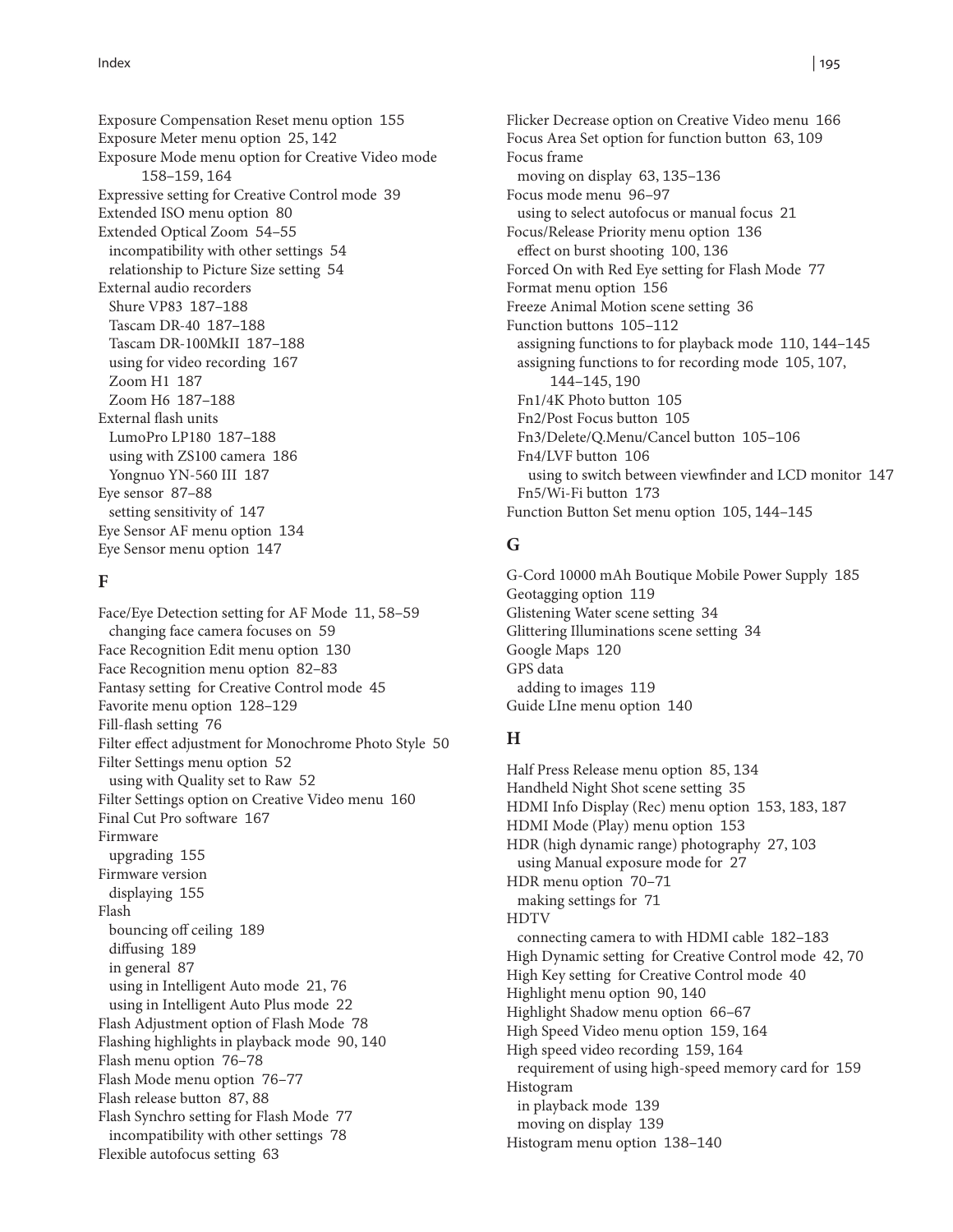#### **I**

i.Dynamic menu option 67 i.Dynamic option on Creative Video menu 165 i.Handheld Night Shot menu option 70 iHDR menu option 70 Image numbers resetting 155 iMovie software 18, 171 Impressive Art setting for Creative Control mode 42 Index screens in playback mode 16, 114–115, 118 Intelligent Auto mode 19–21 settings unavailable with 20 switching to Intelligent Auto Plus mode 20 Intelligent Auto Plus mode 21–22 features of 15 selecting 14–15 settings unavailable with 15, 21 Intelligent ISO setting incompatibility with other settings 57 Interlaced video formats 163 i.Resolution menu option 67 i.Resolution option on Creative Video menu 165 ISO. See Sensitivity ISO Increments menu option 79–80 ISO Limit Set menu option 57, 79 not effective for video recording 79, 164 Items on bottom of camera 7 Items on front of camera 7, 112–113 i.Zoom menu option 80–81 incompatibility with other settings 81 i.Zoom option on Creative Video menu 165

# **J**

JPEG files compression of 56 size of 56 Jump Snap feature 176

## **L**

Language setting 8, 154 Language menu option 154 Latitude and longitude information adding to images 120 LCD monitor 110–112 adjusting brightness of 152 setting display quality of 151 switching between viewfinder and 106, 147 Left button functions of 96–97 Lens minimum focus distance 181 retraction in playback mode 88 specifications of 7 Level Shot option on Creative Video menu 164–165

incompatibility with other settings 165 Light Composition menu option 122–123 Live View Mode menu option 151 Location Logging menu option 118–120 Locking cursor buttons 109–110 Locking exposure 88, 132–133 Locking focus 132–133 LoiLoScope software 3 where to download 3 Long Shutter Noise Reduction menu option 80 incompatibility with other settings 80 Low Key setting for Creative Control mode 40 LumoPro optical slave flash 28 LVF button 87 LVF Display Style menu option 143 LVF/Monitor Switch menu option 88, 106, 147

## **M**

Macro AF setting for focus mode 181 Macro photography 181–182 using Post Focus feature with 181–182 Macro zoom option for focus mode 96 Manual exposure mode 27–29 icons on screen 28 reasons for using 27 using Auto ISO setting with 28–29, 57, 189 Manual focus general procedure for using 12–13 using autofocus in manual focus mode 133 using in conjunction with autofocus 136 Manual focus option for focus mode 96–97 Mechanical shutter advantages of 75 Megapixels 53–54 Memory card capacity for storing images and videos 5 considerations for choosing 4–5 inserting into camera 5 requirement of UHS Speed Class 3 for 4K video recording 4 requirement of using 4 Menu Background menu option 154 Menu Guide menu option 31, 148–149 Menu Information menu option 154 Menu Resume menu option 154 Menu/Set button functions of 104 Menu system dimmed items as unavailable 48 navigating in 47–49 numbers indicating current screen 48 Metering Mode menu option 63–65 incompatibility with other settings 64 Metering Mode option on Creative Video menu 165 MF Assist Display menu option 137 MF Assist menu option 97, 136–137 incompatibility with other settings 137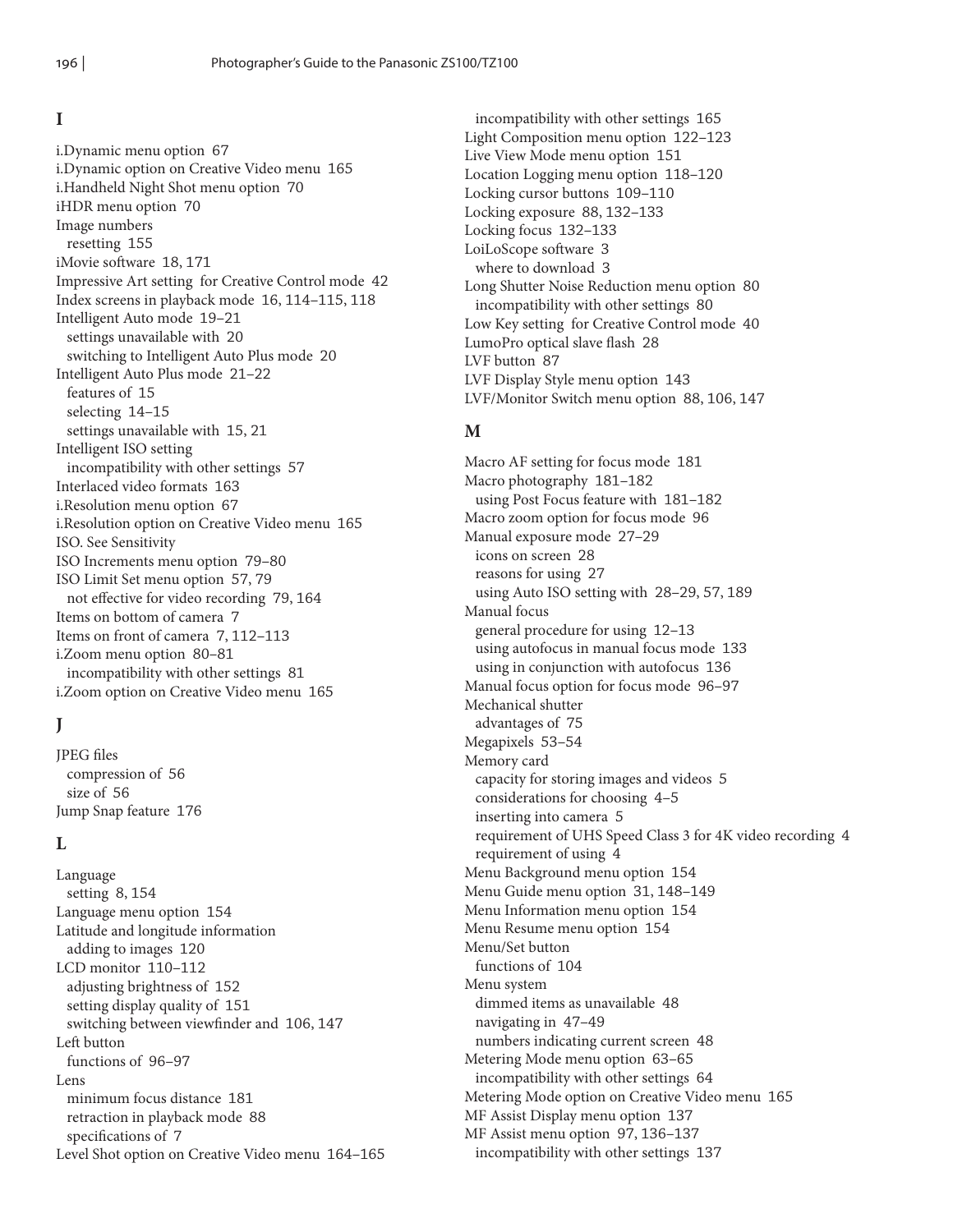using to enlarge manual focus screen 13 MF Guide menu option 97, 137 M/FT menu option 153 Microphone 87 Miniature setting for Creative Control mode 44 Mode dial 86 using to select recording mode 19 Monitor Display menu option 151–152 Monitor Display Style menu option 88, 143 Monitor Luminance menu option 152 Monochrome Live View menu option 141 Monochrome scene setting 36 Monochrome setting for Creative Control mode 41 Monochrome setting for Photo Style 51 available adjustments for 50 Motion picture button 86 Motion pictures editing in camera 125–126, 170–171 editing with computer 18, 171–172 saving still frames from 18, 171 MP4 video format 162–163 locating MP4 files on memory card 171 MTS files for AVCHD video 162, 171 Multiple Exposure menu option 72–73 using Overlay option with existing Raw image 73

#### **N**

Natural setting for Photo Style 51 Noise reduction adjusting 49 No Memory Card error message 4 Number Reset menu option 155–156

#### **O**

Old Days setting for Creative Control mode 40 One Point Color setting for Creative Control mode 45 One Push AE option for function button 109 Online Manual menu option 149 On/off switch 85

## **P**

Panasonic AC Adapter, model no. DMW-AC10 186 Panasonic DC Coupler, model no. DMW-DCC11 186 Panasonic Image App 118–120, 173, 174–179, 190 Panasonic Lumix Club 177, 178–179 Panasonic Lumix DMC-ZS60/TZ80 camera items included with in box 3 usefulness of this book for 2 Panasonic Lumix DMC-ZS100 camera features lacking 1 features of 1 various model number designations of 1 Panorama mode 29–30 Panoramas direction of 30, 75

playing in camera 30 shooting with filter effects 30 size of 30, 75 Panorama Settings menu option 30, 75 Peaking using to assist with manual focus 13 Peaking menu option 97, 137–138 Pet adding name and age to image 83 PhotoAcute software 103 Photo Collage feature 178 Photoflex LIte-Dome XS softbox 187 PHOTOfunSTUDIO software 3, 83, 125, 179–180 where to download 3 Photomatix Pro software 103 Photo Style menu option 49–51 adjusting parameters for 49–50 comparison chart 51 saving a custom setting 51 using with Raw setting for Quality 50 using with Scene mode 50 Photo Style option on Creative Video menu 160 PictBridge protocol 153 Picture Size menu option 53–54 incompatibility with other settings 54 Picture Size setting for panoramas 30 Picture Sort menu option 130 Pinpoint AF Display menu option 62–63, 135 Pinpoint AF Time menu option 63, 135 Pinpoint setting for AF Mode 62–63, 135 not available for video recording 164 Playback burst of shots 92 SH option 99 motion pictures 17–18, 92, 170 panoramas 30, 92 still images 16–17 general procedures 114, 118 using touch screen for 114, 148 Playback button 88 Playback menu 115–130 Playback Mode menu option 117–118 Plural Eyes software 167 Pole aerial photography 187 Portrait setting for Photo Style 51 Post Focus menu option 68–69, 190 incompatibility with other settings 69 using for macro photography 181–182 Preview option for function button 108–109 incompatibility with other settings 142 Print Set menu option 129 Profile Setup menu option 83 Program mode 23–24 Program Shift 23 Progressive video formats 163 Protect menu option 129–130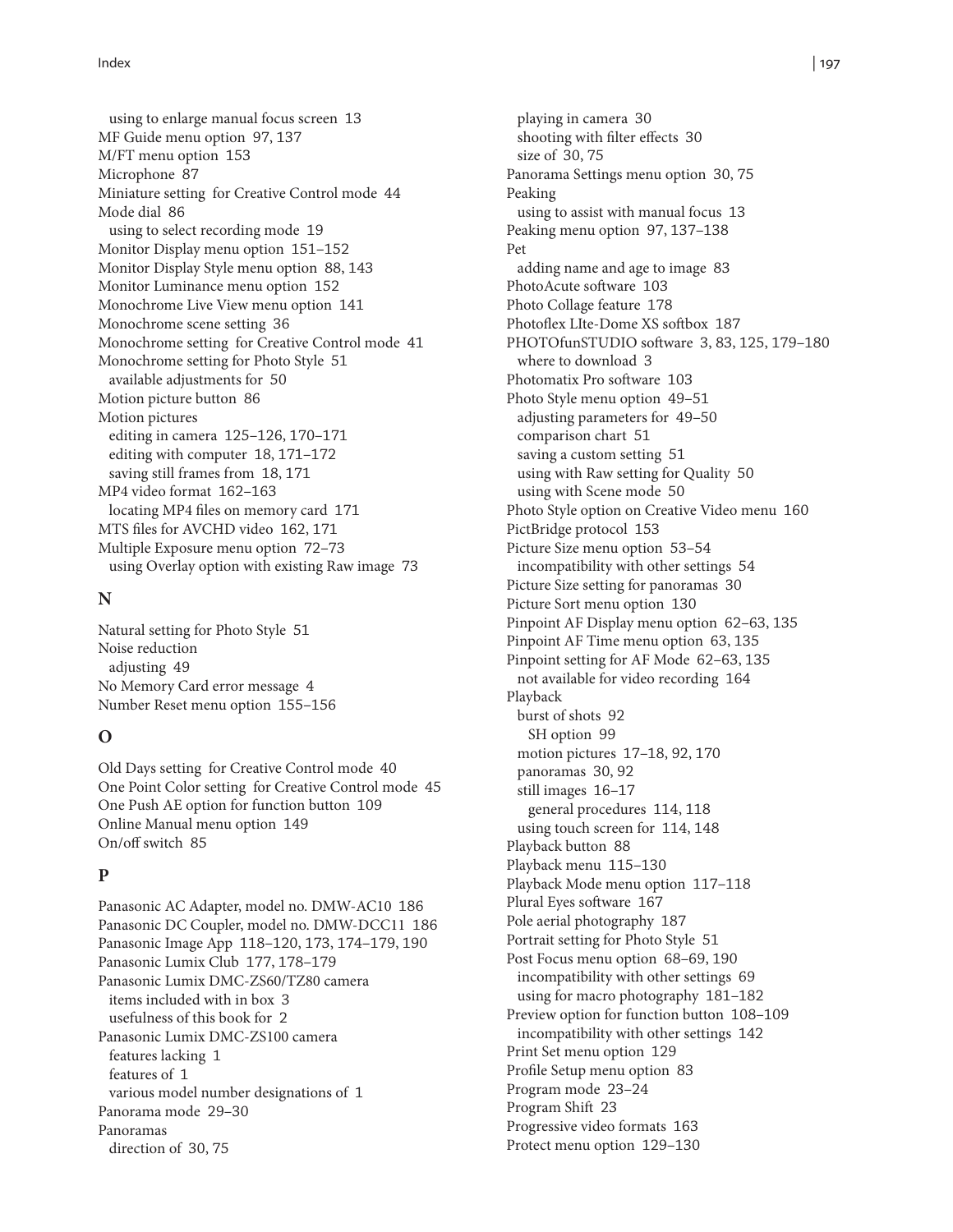# **Q**

Q.Menu menu option 145–146 Quality menu option 55–56 distinguished from Picture Size option 55 Quick AF menu option 134 Quick Menu 83–84 customizing 145–146 QuickTime video software 18

# **R**

Raw & Fine setting for Quality 56 setting Picture Size for 54 Raw Processing menu option 120–122, 190 Raw setting for Quality general characteristics 55–56 incompatibility with other settings 48, 55 processing Raw images in camera 120–122 size of files shot with Raw 56 using with Filter Settings option or Creative Control mode 189 using with Photo Style settings 50 Raw & Standard setting for Quality 56 setting Picture Size for 54 Rear-curtain flash 77 Rear dial 86 changing function assigned to 146 default assignments of 86 Recording Area menu option 143 Recording Format option on Creative Video menu 162 Recording modes list of 19 Recording Quality option on Creative Video menu 163 Red-eye Removal menu option 78–79 Red icon indicating writing to memory card 5 displayed after burst shooting 100 Relaxing Tone scene setting 33 Remaining Display menu option 143 Reset menu option 156 Resetting camera to default settings 156 Reset Wi-Fi Settings menu option 156 Resize menu option 127, 190 incompatibility with other settings 127 Restore to Default option for function button 110 Retro setting for Creative Control mode 39 Right button functions of 92–96 Ring/Dial Set menu option 86–87, 112, 146 Romantic Sunset Glow scene setting 33 Rotate Display menu option 128 Rotate menu option 127 Rough Monochrome setting for Creative Control mode 41

## **S**

Saturation adjusting 49 Scene detection 20 Scene menu option 31 Scene mode 31–36 incompatibility with other settings 32 selecting scene type 31–32 using with Quality set to Raw 32 Scenery setting for Photo Style 51 SD card capacity of 4 SD cards in general 4 SDHC card capacity of 4 SDXC card capacity of 4 Second-curtain flash 77 Sekonic Prodigi color meter 93 Self-timer 66, 103–104 general procedure for using 14, 189 incompatibility with other settings 104 retaining setting after camera powered off 155 Self Timer Auto Off menu option 104, 155 Self-timer menu option 66, 104 Sensitivity (ISO) 57–58 effects of setting of 25600 58 in general 57–58 making numerical setting for 57 setting from menu 57 settings available for video recording 164 Sensitivity (ISO) option on Creative Video menu 164 Sequence setting for Auto Bracket menu option 65 Setup menu 149–156 Sharpness adjusting 49 Shure VP83F audio recorder 167 Shutter AF menu option 85, 133–134 Shutter button 85 using to start and stop video recording 158 Shutter Priority mode 26–27 Shutter speed range of available settings 23, 24, 26, 29, 75 range of available settings for video recording 158–159, 164 setting by turning rear dial or control ring 27 setting in Manual exposure mode 28 using setting to freeze or blur motion 26 Shutter Type menu option 75–76 Silent Mode menu option 132, 135 Silent Operation option on Creative Video menu 166 Silky Monochrome setting for Creative Control mode 41 Silkypix software 3, 56 where to download 3 Silky Skin scene setting 32 Simultaneous Record Without Filter menu option 52 Single autofocus setting 63 Single/Burst setting for Auto Bracket menu option 65 Sleep Mode menu option 152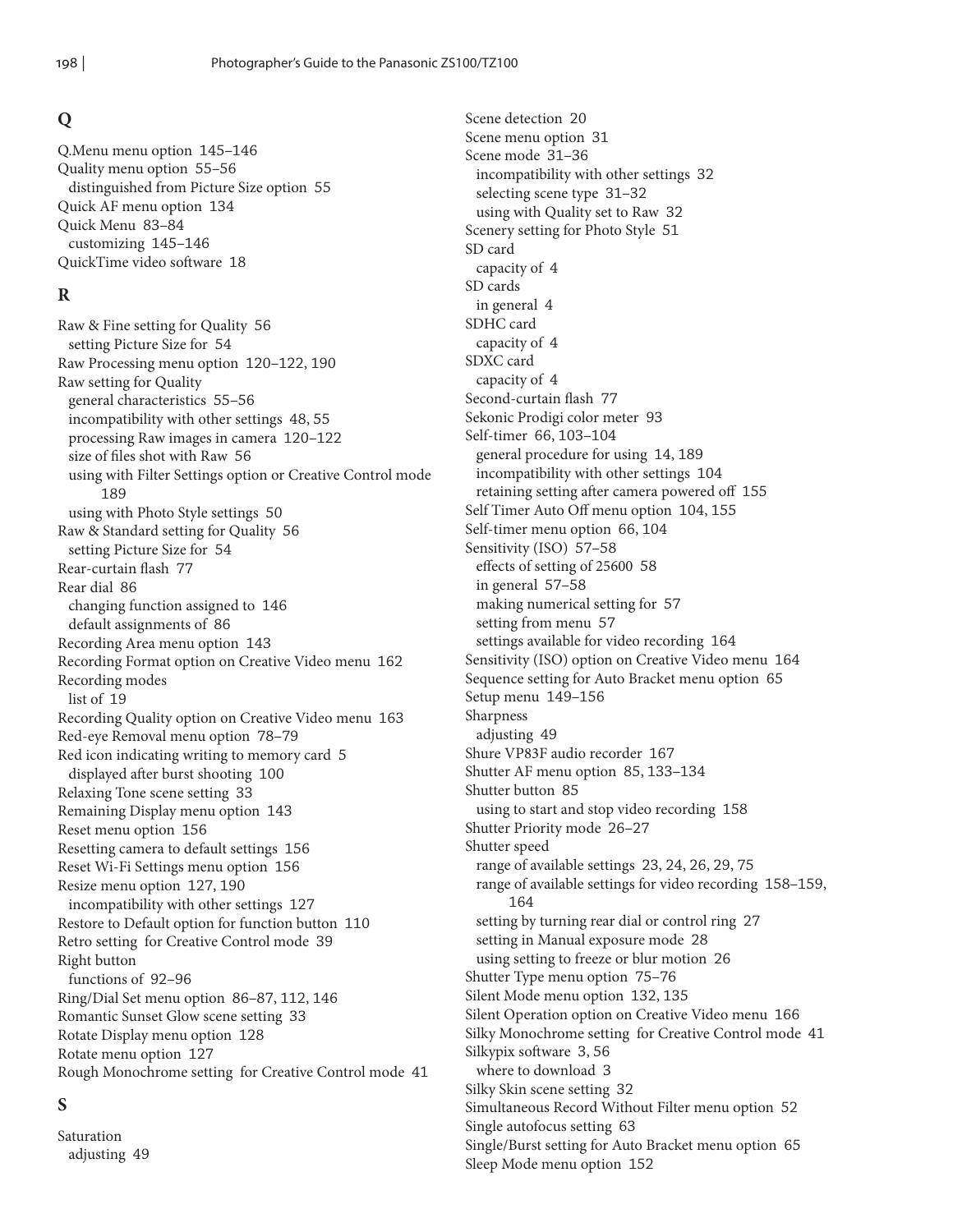Slide Show menu option 116–117 Slow-motion video footage using 60p format to produce 163 using High Speed Video option to produce 159, 164 Slow Sync setting for Flash Mode 76 incompatibility with other settings 77 Snap Movie option on Creative Video menu 161–162 combining movies with Panasonic Image App 178 Soft Focus setting for Creative Control mode 44 Soft Image of a Flower scene setting 35 Sounds made by camera silencing 151 Spot metering option 64 moving spot metering area on display 64, 188 during video recording 165 Stabilizer menu option 81–82 incompatibility with other settings 82 Standard setting for Photo Style 51 Star Filter setting for Creative Control mode 45 Step-by-step guides adding location data to images 118–119 connecting camera to smartphone or tablet 173–175 recording motion pictures in Intelligent Auto mode 15 saving still frame from motion picture 171 sending images to computer by Wi-Fi 179–180 taking pictures in Intelligent Auto Mode 9 uploading images to social networks 178–179 using 4K Live Cropping feature 161 using Custom Multi setting for AF Mode 60–61 using Snap Movie feature 161–162 using the Video Divide option 170 Step zoom function for control ring 112, 145 Step zoom function for zoom lever 145 Stop Motion Animation menu option 74–75 Stop Motion Video menu option 75, 127 Street photography 182 Sunshine setting for Creative Control mode 46 Sweet Child's Face scene setting 33

## **T**

Tables default assignments for rear dial 86 default functions of control ring 112 function button assignments for recording mode 107 Number of still images stored on 64 GB card 5 Recommended settings for shooting in Intelligent Auto Mode 10 results of burst shooting tests 99 Shutter speed equivalents 27 use of camera controls for video recording 168 Tascam DR-40 audio recorder 167 Tascam DR-100mkII audio recorder 167 Text Stamp menu option 125 incompatibility with other settings 125 using to imprint name on image 83 Time exposure setting for shutter speed 29

Time Lapse Shot menu option 73–74 Time Lapse Video menu option 74, 126 Time zone setting 150 Title Edit menu option 124–125 Touch AE icon 111, 148 Touch AE option for function button 109 Touch AF menu option 59, 63, 136, 148 Touch icon for virtual function buttons 111–112 Touch Pad AF menu option 148 Touch screen features in general 110–112, 190 using during video recording 169 Touch screen icons 110–112 Touch Screen menu option 147 Touch Scroll menu option 114, 118, 148 Touch Settings menu option 59, 97, 147–148 Touch shutter icon 110 Touch Shutter option 148 using during video recording 170 Touch tab icons 110–111, 147 Touch Tab menu option 147 Touch zoom icon 111 Toy Effect setting for Creative Control mode 43 Toy Pop setting for Creative Control mode 43 Tracking focus 11–12 Travel Date menu option 150 Tripods Manfrotto BeFree MKBFRA4-BH 188 Manfrotto BeFree model no. MKBFRC4-BH 188 TV Connection menu option 153

# **U**

UHS Speed Class 3 requirement for SD card for recording 4K video 4 Ultra-HD video format. See 4K video format Up button functions of 91–92 USB Mode menu option 153

## **V**

Version Display menu option 155 VGA video format 164 Video Divide menu option 125–126, 170 Video recording duration limits for 5 effects of Mode dial position on 157–158 general procedure for 15–16, 157–160, 170 range of aperture settings available 158 range of shutter speed settings available 158–159, 164 taking still pictures during 159, 167 using Creative Video mode 158–159 using external video recorder 153 using physical controls of camera during 167–169 Viera Link menu option 153 Viewfinder 87–88